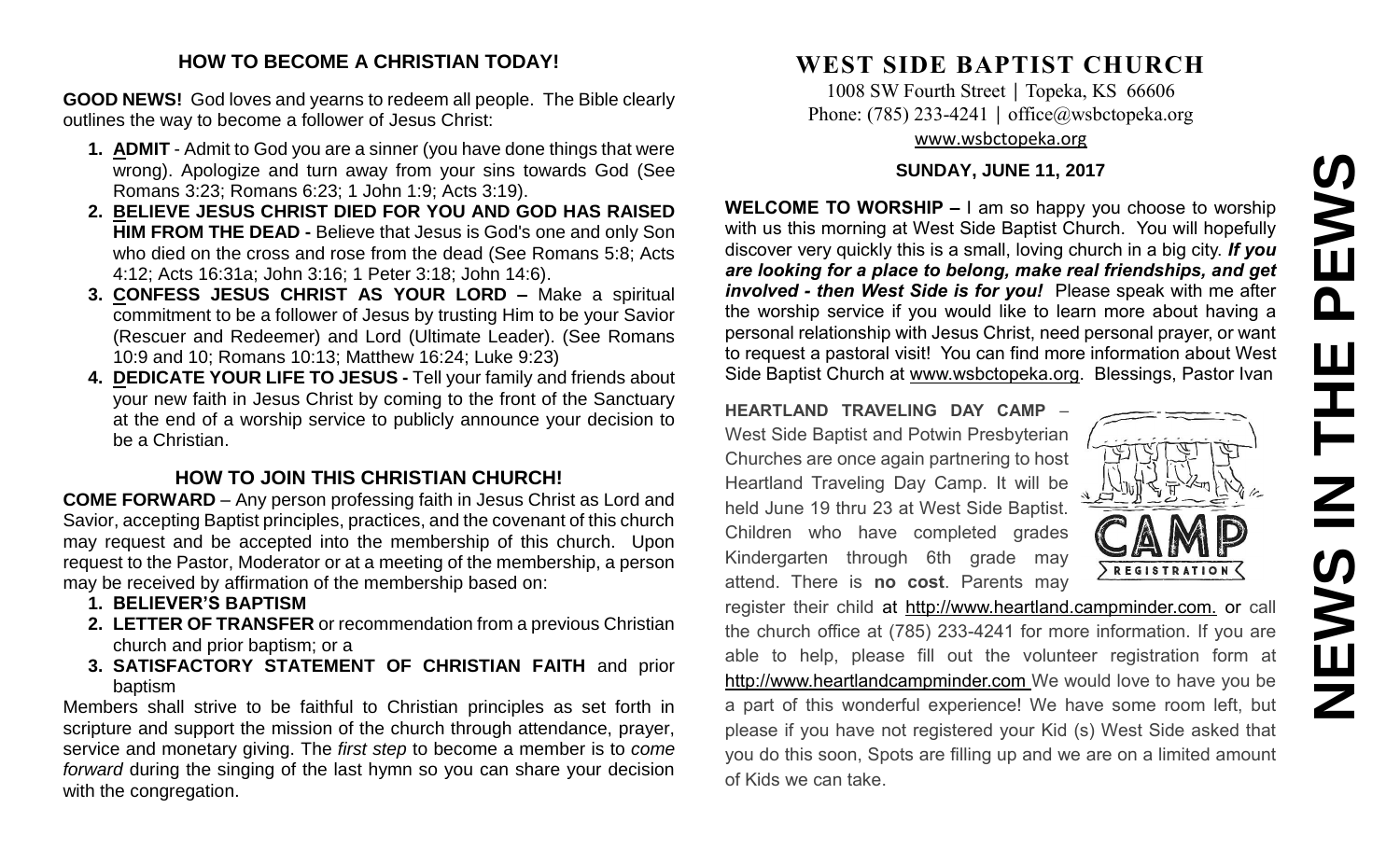## **WEEKLY CALENDAR**

#### **SUNDAY, TODAY**

#### **MONDAY, JUNE 12**

 **TUESDAY, JUNE 13**

#### **WEDNESDAY, JUNE 14**

**THURSDAY, JUNE 15** 1:00 – 3:00 pm Baby Closet

**FRIDAY, JUNE 16**

**SATURDAY, JUNE 17**

 **SUNDAY, JUNE 18 FATHER'S DAY**

10:30 am Worship

9:15 am Sunday School 10:30 am Worship (S) No Bible Study

 9:00 – 11:00 am Baby Closet Ministry 6:00 pm Capital City Men's Chorus (FH)

6:00 pm Council Meeting (HH)

No Bible Study 5:00 – 7:00 pm Baby Closet Ministry 5:30 pm Christian Ed Meeting (HH)

 10:30 am Financial Peace 1:00 pm Worship Team Practice (S)

 9:15 am Sunday School No Bible Study

**Needing all Newsletter articles by the end of the week, June 23. Please email them to office@wsbctopeka.org .** 

### **IN OUR THOUGHTS AND PRAYERS**

Trena Ansell – Recovery

Mark Arnold (Alice and Clarence Payne's brother-in-law) In Remission Albert Carpenter – Healing for health issues (Harry and Pat's son) Bradley Carpenter – Healing for liver (Harry and Pat's grandson) Susan Carpenter – Healing (Harry and Pat's daughter in law) \*June Cunningham – Healing for health concerns Zaylee Fortson – Healing for leukemia (age 8) in Superior, Montana. Grace Hart – Healing for health concerns (Janet Nyfeler's mother) Jack & Amanda Hilbert – Pregnancy (Almira's Granddaughter) \*Russ Hunter – Healing for health issues (Fran's husband) \*Alice Kieffer – Healing for health concerns and on oxygen Karen Kirby – Healing for health concerns \*Reginald Kirby – Healing for health concerns Larry Kramer – nieces' husband Brian has cancer \*Etta Landis – Healing for health concerns (Legend at Capital Ridge) Ernie Longstaff – For quick recovery Judy Longstaff – For quick recovery \*Madeleine Martinson – Healing for health concerns \*Mae Martin – Healing for health concerns Josiah Matlock – Healing for leukemia (Candace Calloway's daughter) Nancy May – Healing for health concerns Marie Merrifield – fell and broke some ribs Don Morris – For quick recovery Ken Paslay – Diabetes issues Sonny Payne – Healing for health concerns (Clarence Payne's brother) \*Juanita Plankinton – Healing for health concerns Roxie – Healing health concerns (Molly Morris' sister/b-i-l) Jill Roesler – Healing for health concerns \*Hazel Smith-Tindall – Healing for health concerns \*Paul Snickles – Healing for health concerns Keith Springer – Healing (Marianne Spano's brother) Lola Zab – Healing (Marianne Spano's sister) *\*Homebound*